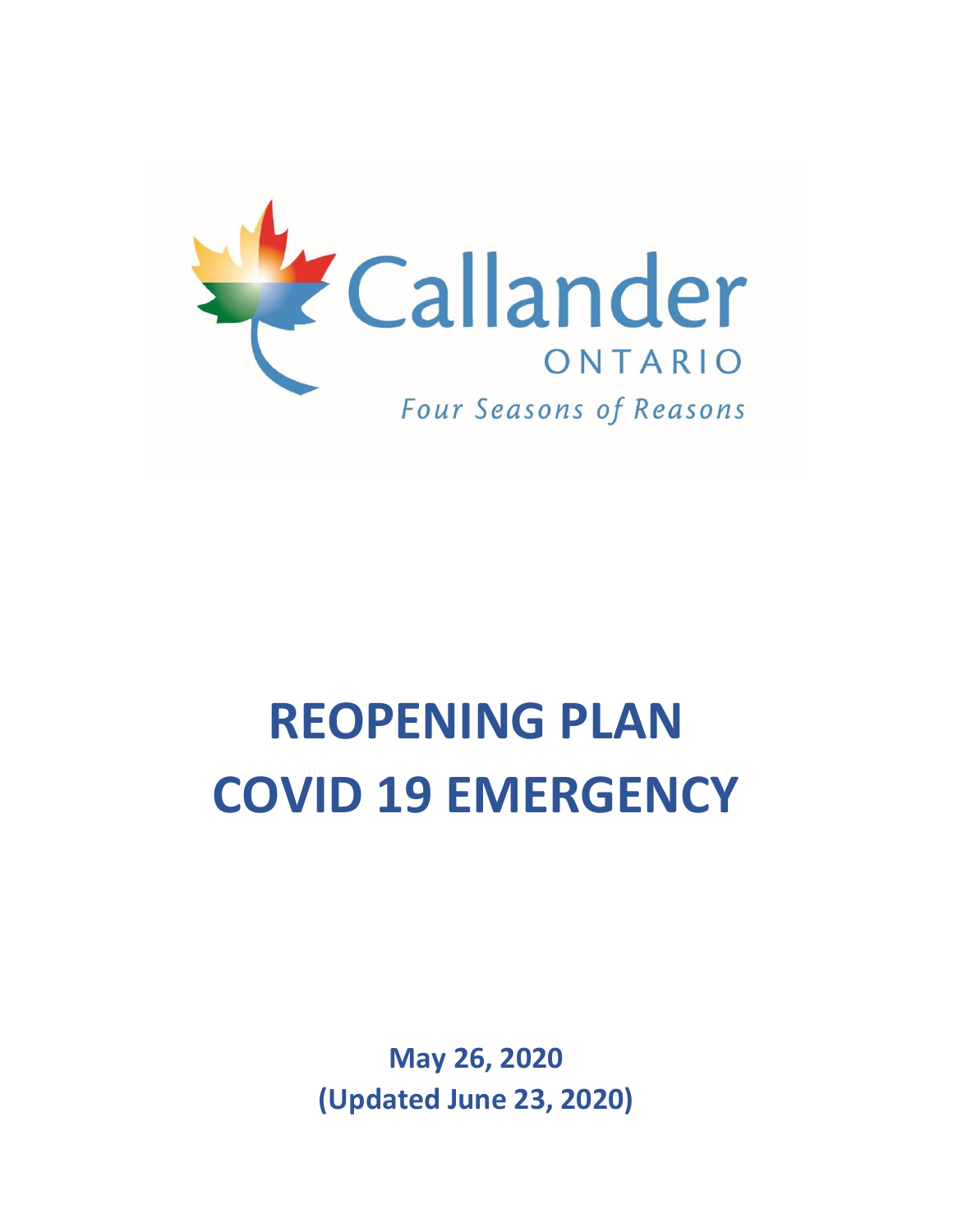## Contents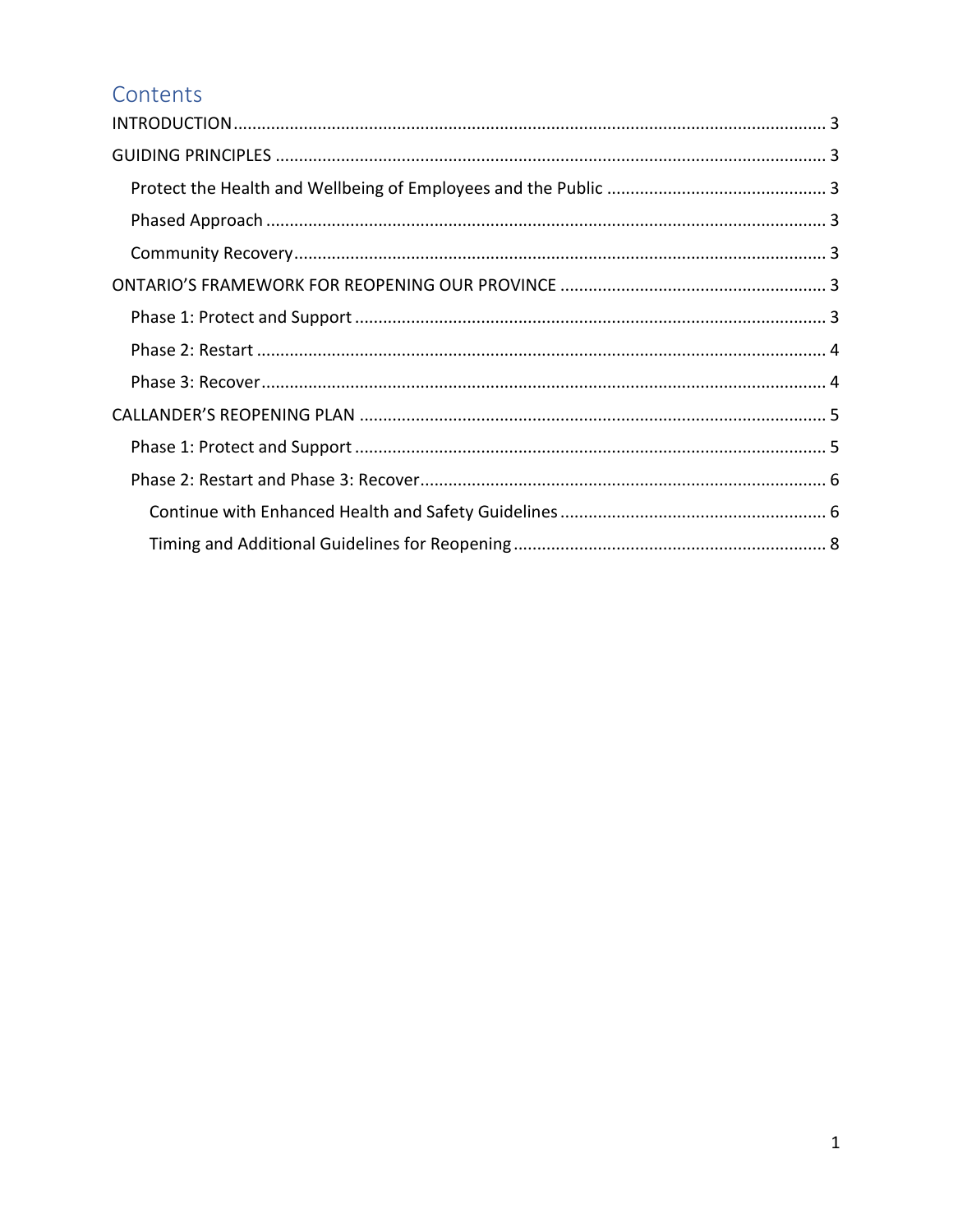## List of Amendments

| Date          | <b>Section</b>                                                                                                                                                                     | Amendment                                                                                                                                                                                                                                                                                                                                           |
|---------------|------------------------------------------------------------------------------------------------------------------------------------------------------------------------------------|-----------------------------------------------------------------------------------------------------------------------------------------------------------------------------------------------------------------------------------------------------------------------------------------------------------------------------------------------------|
| June 23, 2020 | Continue with Enhanced<br>Health and Safety Guidelines<br>/ Physical Distancing (page 7)<br>&<br>Timing and Additional<br>Guidelines for<br>Reopening/Council<br>Chambers (page 9) | Since the Province has increased gathering<br>limits from 5 to 10 people and the Council<br>Chambers are able to accommodate up to 7<br>people while maintaining a 2 meter physical<br>distance, the limit on the maximum number<br>of people allowed in the Council chambers be<br>increased from 5 to 7 while maintaining<br>physical distancing. |
|               |                                                                                                                                                                                    |                                                                                                                                                                                                                                                                                                                                                     |
|               |                                                                                                                                                                                    |                                                                                                                                                                                                                                                                                                                                                     |
|               |                                                                                                                                                                                    |                                                                                                                                                                                                                                                                                                                                                     |
|               |                                                                                                                                                                                    |                                                                                                                                                                                                                                                                                                                                                     |
|               |                                                                                                                                                                                    |                                                                                                                                                                                                                                                                                                                                                     |
|               |                                                                                                                                                                                    |                                                                                                                                                                                                                                                                                                                                                     |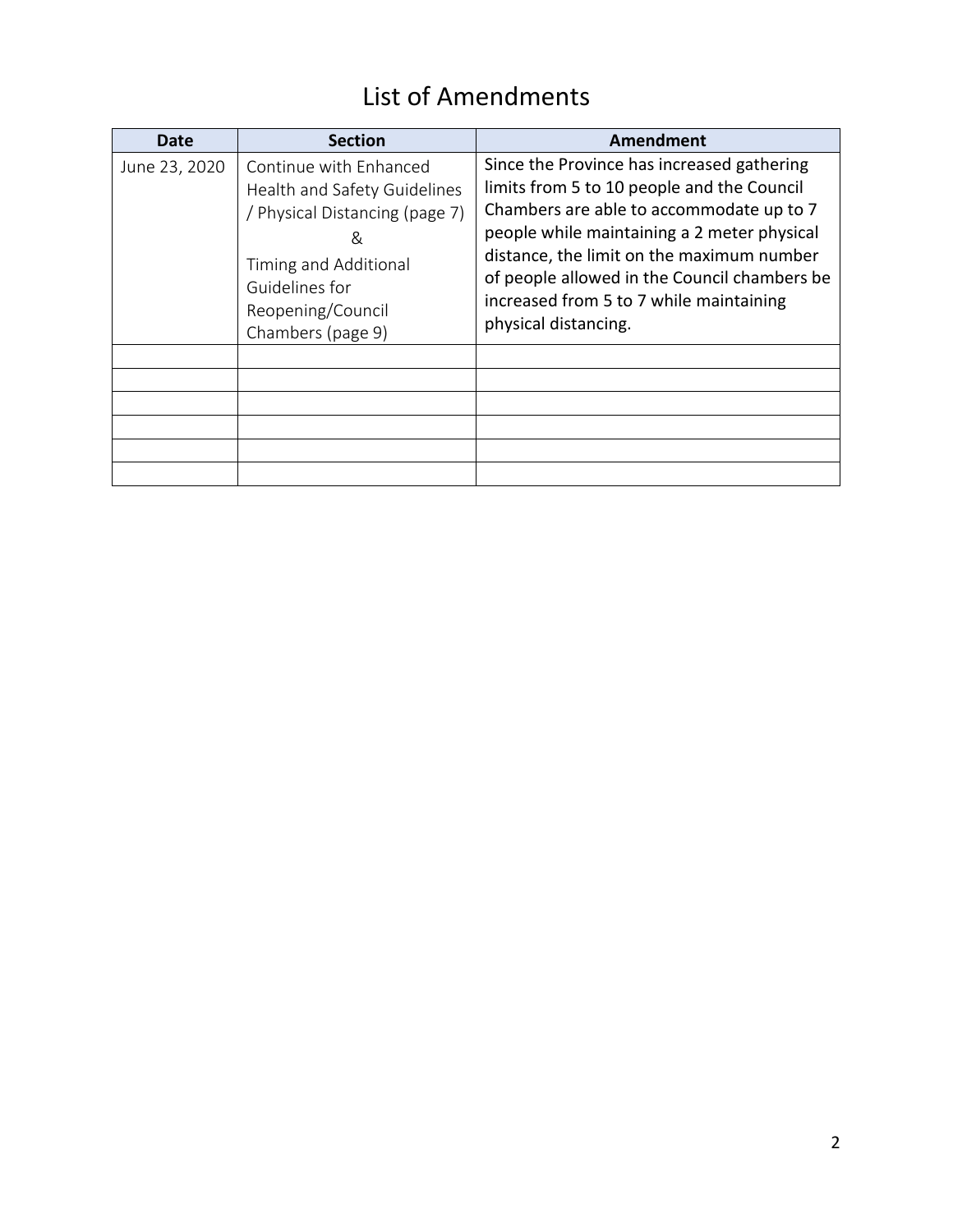## <span id="page-3-0"></span>**INTRODUCTION**

Callander's Reopening Plan provides for the safe and measured reopening of municipal facilities, programs and events that have been closed in response to the COVID 19 emergency.

## <span id="page-3-1"></span>**GUIDING PRINCIPLES**

The following principles are intended to guide the reopening plan:

#### <span id="page-3-2"></span>**Protect the Health and Wellbeing of Employees and the Public**

Our highest priority will be the health and wellbeing of Callander's residents and municipal staff. As such, we will be guided by recommendations from the Province of Ontario, the provincial Chief Medical Officer of Health, the North Bay Parry Sound District Health Unit, and other public health officials.

#### <span id="page-3-3"></span>**Phased Approach**

Callander's reopening will generally align with the Province's Reopening Framework, which takes a phased approach by ensuring the health and safety remains a top priority prior to moving onto subsequent phases.

Further, Callander's phased approach will ensure that appropriate measures are in place prior to safely reopening.

### <span id="page-3-4"></span>**Community Recovery**

We will prioritize services or activities that contribute to the economic, social and cultural well being of our community.

## <span id="page-3-5"></span>**ONTARIO'S FRAMEWORK FOR REOPENING OUR PROVINCE**

Provided below is a brief outline of Ontario's [A Framework for Reopening our Province](https://www.ontario.ca/page/framework-reopening-our-province)

The Provincial framework comprises 3 key Phases as follows:

#### $\blacksquare$  A Framework for Reopening our Province Protect Restart Recover

#### <span id="page-3-6"></span>**Phase 1: Protect and Support**

The Province's primary focus is on protecting the health and well-being of individuals and families, supporting frontline health care workers, essential workers and businesses, and providing immediate support to protect people and jobs.

Emergency orders put in place to protect people include: the closure of non-essential workplaces, outdoor amenities in parks, recreational areas and public places, as well as bars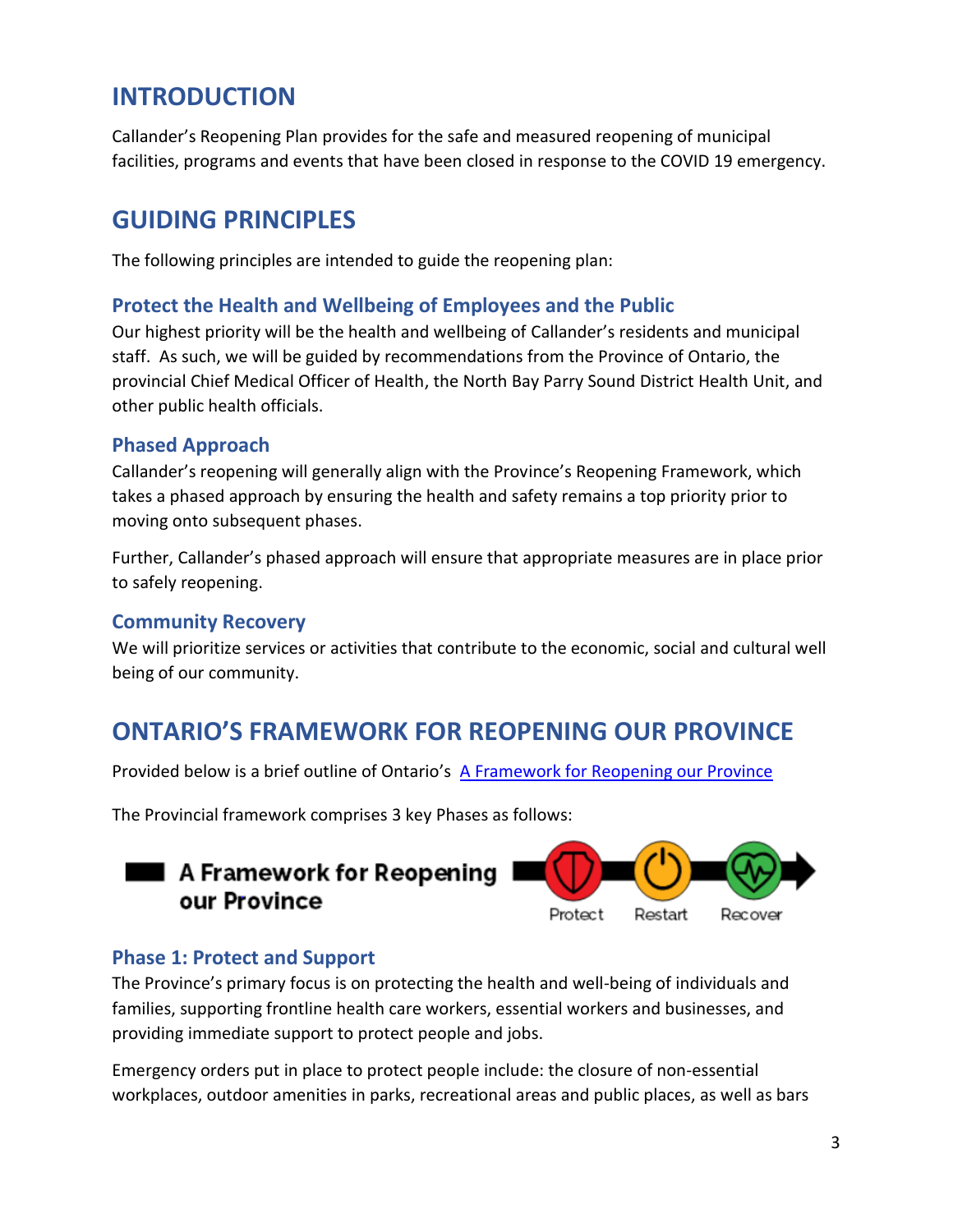and restaurants; restrictions on social gatherings; and limiting staff from working in more than one retirement home, long-term care home or congregate care setting.

### <span id="page-4-0"></span>**Phase 2: Restart**

As of Tuesday, May 19, 2020, the Province commenced with the "Restart" Phase of reopening. As illustrated by the figure below, under Phase 2, the Province will take a careful, stage-bystage approach to loosening emergency measures and reopening Ontario's economy. Public health and workplace safety will remain the top priority, while balancing the needs of people and businesses. Public health officials will carefully monitor each stage for two-to-four weeks, as they assess the evolution of the COVID-19 outbreak to determine if it is necessary to change course to maintain public health. The Province will also continue to issue guidelines for workplace safety.



### <span id="page-4-1"></span>**Phase 3: Recover**

Ensuring the health and safety of the public and workers will continue to be a top priority as Ontario transitions to a "new normal." The Province will partner with businesses and other sectors to lead Ontario's economic recovery. The focus will be on creating jobs and opportunity across the province, while working to restore long-term prosperity for the benefit of every individual and family in Ontario. As public health measures are lifted and as economic activity resumes, the public will need to continue to maintain physical distancing and hand washing, along with self-isolation when experiencing COVID-19 symptoms. Remote work arrangements should continue where feasible.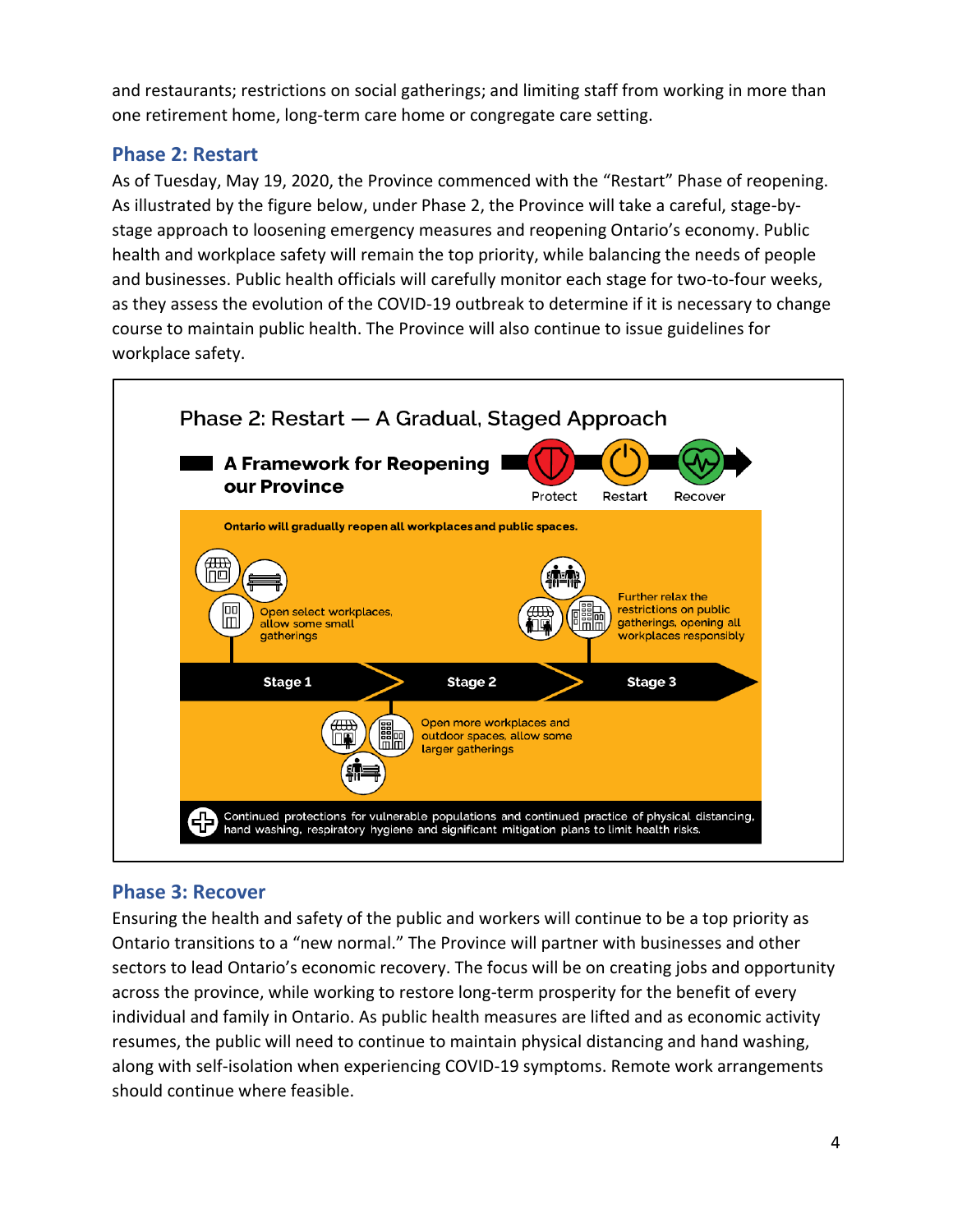## <span id="page-5-0"></span>**CALLANDER'S REOPENING PLAN**

Callander's Reopening Plan is intended to closely follow the actions and direction the Province takes to reopen Ontario and its economy in accordance with its Framework.

In adopting this Callander's Reopening Plan, the Municipal Council will delegate to the Community Control Group (CCG) the task of monitoring the federal, provincial and local health unit pandemic status and measures and move forward with the reopening of Callander's parks, facilities, events, and programs in accordance with this plan and the provincial plan while ensuring that appropriate measures are in place to reopen safely.

Reopening may need to be reversed should the Province or Callander determine the need to reapply or tighten certain public health measures in response to a surge in cases or outbreaks. Further Callander's reopening plan may need to change and evolve as new information becomes available. Any major changes to the plan shall be brought to Council for approval.

The CAO or designate shall keep Council apprised via emails and the public via the municipal website, Facebook page, and newsletters as reopening efforts are underway.

#### <span id="page-5-1"></span>**Phase 1: Protect and Support**

On March 16, 2020, in response to COVID 19, Government advisories were issued to practice physical distancing, self-isolate for 14 days if travelled outside Canada, prohibit gatherings of over 50 people and to make virtual work arrangements where possible. On March 17, the Province declared a state of emergency and ordered the closure of public places and establishments.

The municipality responded by:

- closing playgrounds, play structures, outdoor sports amenities, community centres, public access to municipal offices, facilities (including rentals) and council chambers, and allowed some staff to work from home;
- Municipal Parks and trails remained open for walk through access only;
- cancelling or postponing all municipal events and recreational programs, except for the following:
	- o Spring clean up postponed until at least July 2020
	- $\circ$  Swimming lessons in collaboration with the Municipality of East Ferris July (Instructor and details still to be secured/developed)
	- o Fitness classes using Centennial Park equipment July and August (Instructor and details still to be secured/developed)
	- o Cranberry Day -September 26, 2020
	- o Halloween October 31, 2020
	- o Callander Lights Up Christmas December 6, 2020;
- putting systems in place to enable the continued delivery of services, such as enhanced health and safety measures at all workplaces, installing a doorbell and utilizing the lock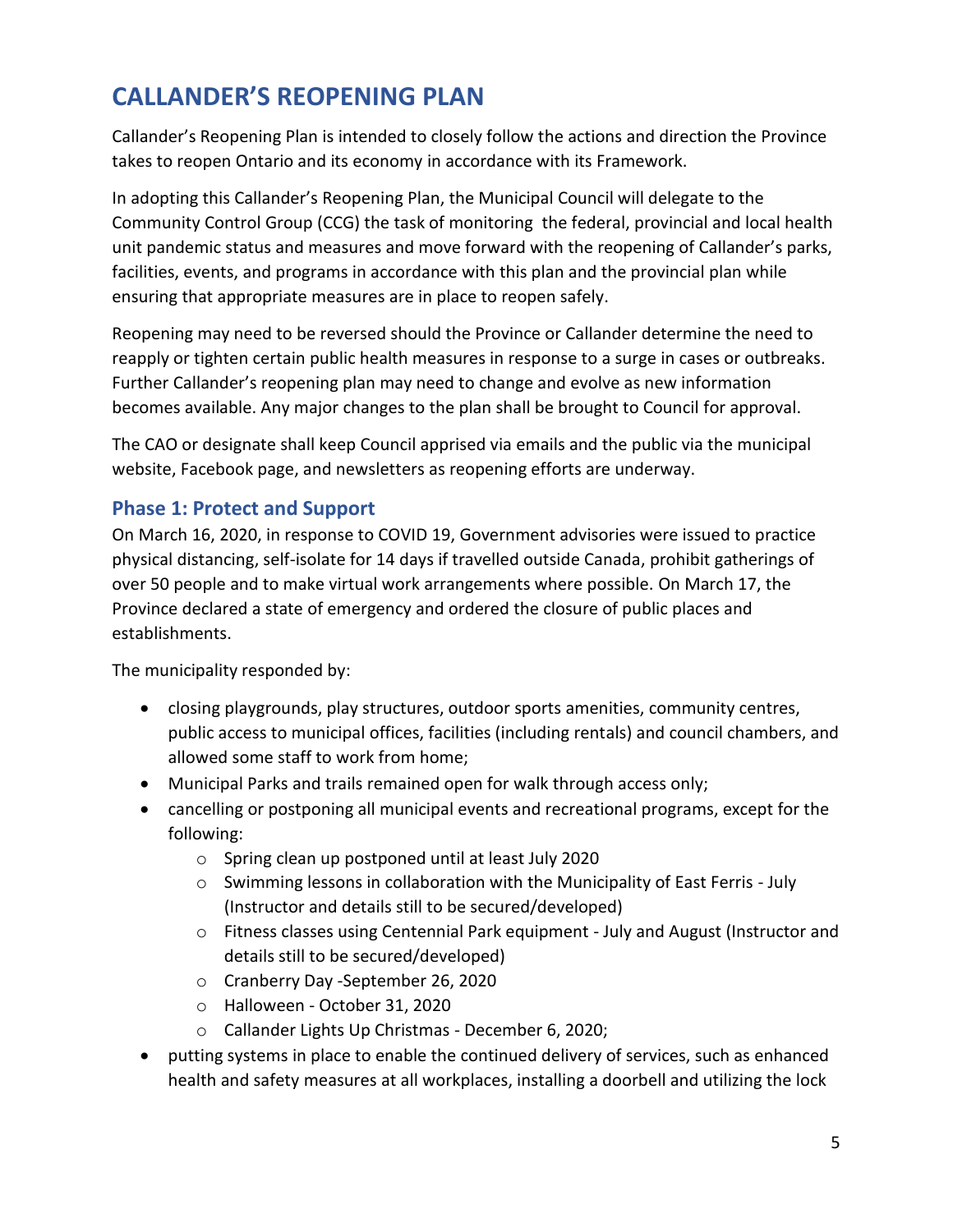box and mailbox at the main office, hosting meetings including council meetings virtually;

- delaying, in accordance with emergency measures, the installation of new playground and sunshade structures at Centennial Park and the start of the King Street rehabilitation project.
- communicating through signage, notices, newsletters, staff/Council meetings, media releases, Facebook and though a COVID 19 page on the municipal website.

#### <span id="page-6-0"></span>**Phase 2: Restart and Phase 3: Recover**

On May 19, 2020, the province commenced with the first stage of the "Phase 2: Restart" plan. For Municipalities, this meant that the following amenities could reopen:

- outdoor sports facilities and multi-use fields (including baseball diamonds, soccer fields, frisbee golf locations, tennis, platform tennis, table tennis and pickleball courts, basketball courts, BMX parks and Skate pads). Where such amenities are used for activities such as non-team sports, such as walking, running, skateboarding, frisbee, kicking a ball and low contact racquet sports like tennis, badminton, pickleball and ping pong.
- Off-leash dog areas; and
- Outdoor picnic sites, benches and shelters in park and recreational areas.

The province also stated that Municipalities should only open these amenities when it is safe to do so.

#### <span id="page-6-1"></span>**Continue with Enhanced Health and Safety Guidelines**

The following guidelines apply to all staff and all municipal work locations throughout all 3 stages of Phase 2: Restart Phase and phase 3: Recover, unless specified otherwise in accordance with the "Timing and Additional Guidelines for Reopening" section of this plan.

#### *Cleaning/Sanitizing*

- Ensure cleaning, disinfecting and sanitizing products are available at all work locations.
- Ensure soap is provided at all sinks.
- Ensure high touch areas like doors and door handles, countertops, keypads, bathroom and sink fixtures, cabinets, kitchen appliances are sanitized on a regular basis (in accordance with guidelines provided by the CCG) at the main office and Operations yard, and a record is kept of such.
- Encourage employees to practice good hand hygiene, coughing or sneezing into their sleeves and to avoid touching their face.
- As much as possible, assign municipal vehicles to specific staff and sanitize vehicles between change overs.

#### *Physical Distancing*

• Working from home is the highest level of controls for limiting the spread, as it eliminates exposure and enables a desirable and safe limit on the number of employees at the workplace, while achieving the same levels of productivity. In fact, recent studies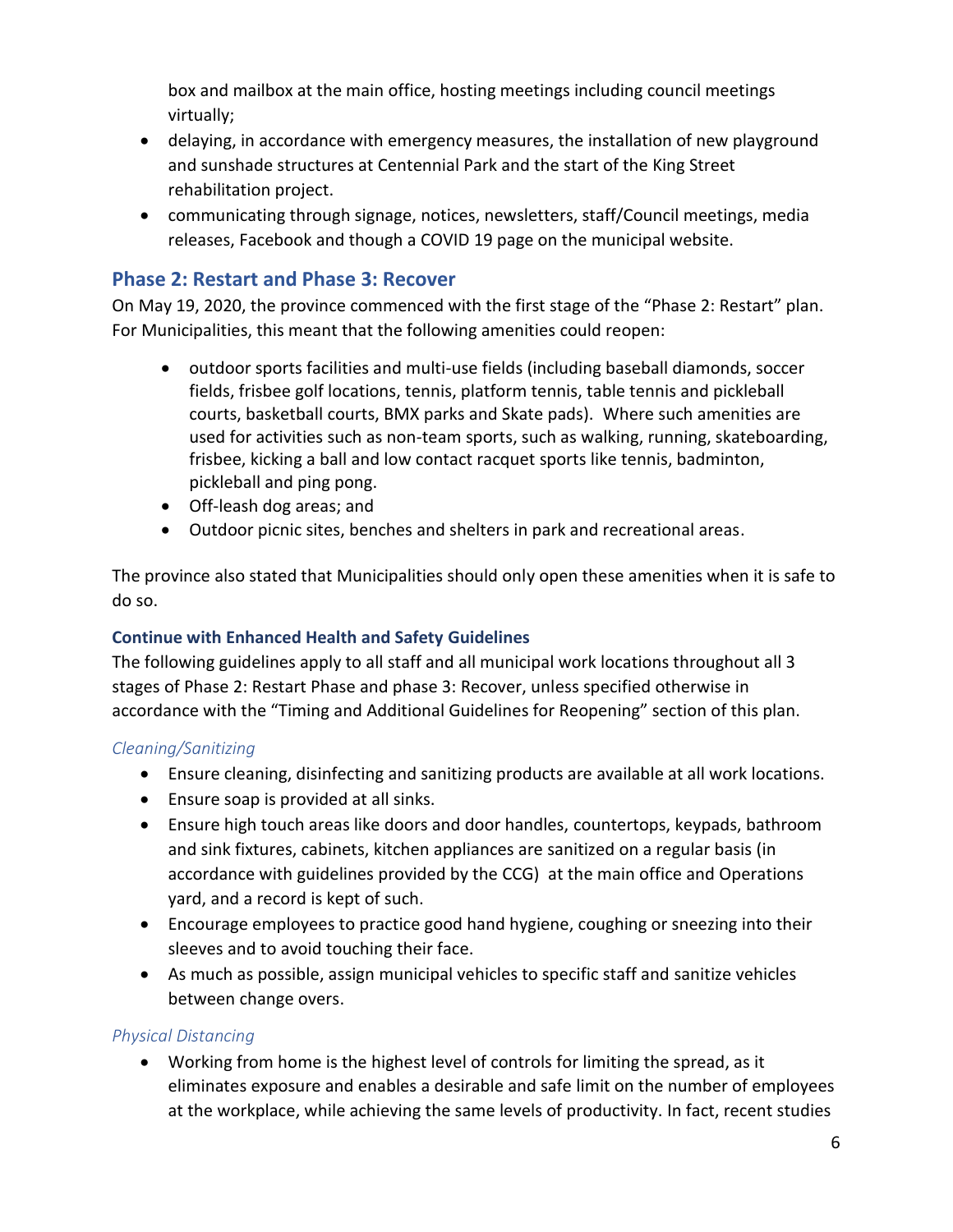are showing increased levels of productivity associated with those who work from home.

The Province has recommended that remote work locations should continue through to the end of the Recovery (Phase 3), where feasible. As such, those staff who can work from home will continue to do so throughout all 3 phases of the emergency so that there are no more than 5 staff working from the Main office and only the CBO working from the Satellite office.

- Staff and Council are encouraged to avoid in person meetings and to instead provide services online by telephone, virtual meeting software or other remote means.
- Staff, Council, and visitors are encouraged to maintain a physical distance of 2 meters from others.
- Staff's workstations are to be separated from each other to ensure a 2 meter or greater distance.
- Managers and supervisors are encouraged to stager lunch and breaks among staff.
- There will be a limit on the number of people in the council chambers at any one time to no more than 5 **7** *(amended June 23, 2020).*
- Services will be offered online wherever possible to avoid face to face interactions.
- Ensure no more than 2 employees travel in a vehicle together and only with both occupants wearing a face mask and the passenger sitting in the back seat furthest from the driver.

#### *Safety*

- A face mask and gloves are required for any staff entering a resident's home along with physical distancing.
- All employees and Councillors are required to self monitor and not enter any municipal facility should they experience any COVID 19 like symptoms and if they are already at a municipal facility, then should advise their supervisor or manager and go home and to seek testing.
- Any necessary in person meetings shall take place at the Orton Room. All attendees must be advised of physical distancing requirements. Immediately following such meeting, all touched surfaces must be sanitized.
- All visitors to any municipal facility must be asked if they exhibit symptoms of COVID 19 and will not be allowed to enter if they do.
- All visitors must be advised of physical distancing before entering a municipal facility.
- Employees, Council, and the public will be kept informed with regular updates and information about the COVID 19 Emergency.
- Information will be posted about physical distancing, good hand hygiene and COVID 19 screening.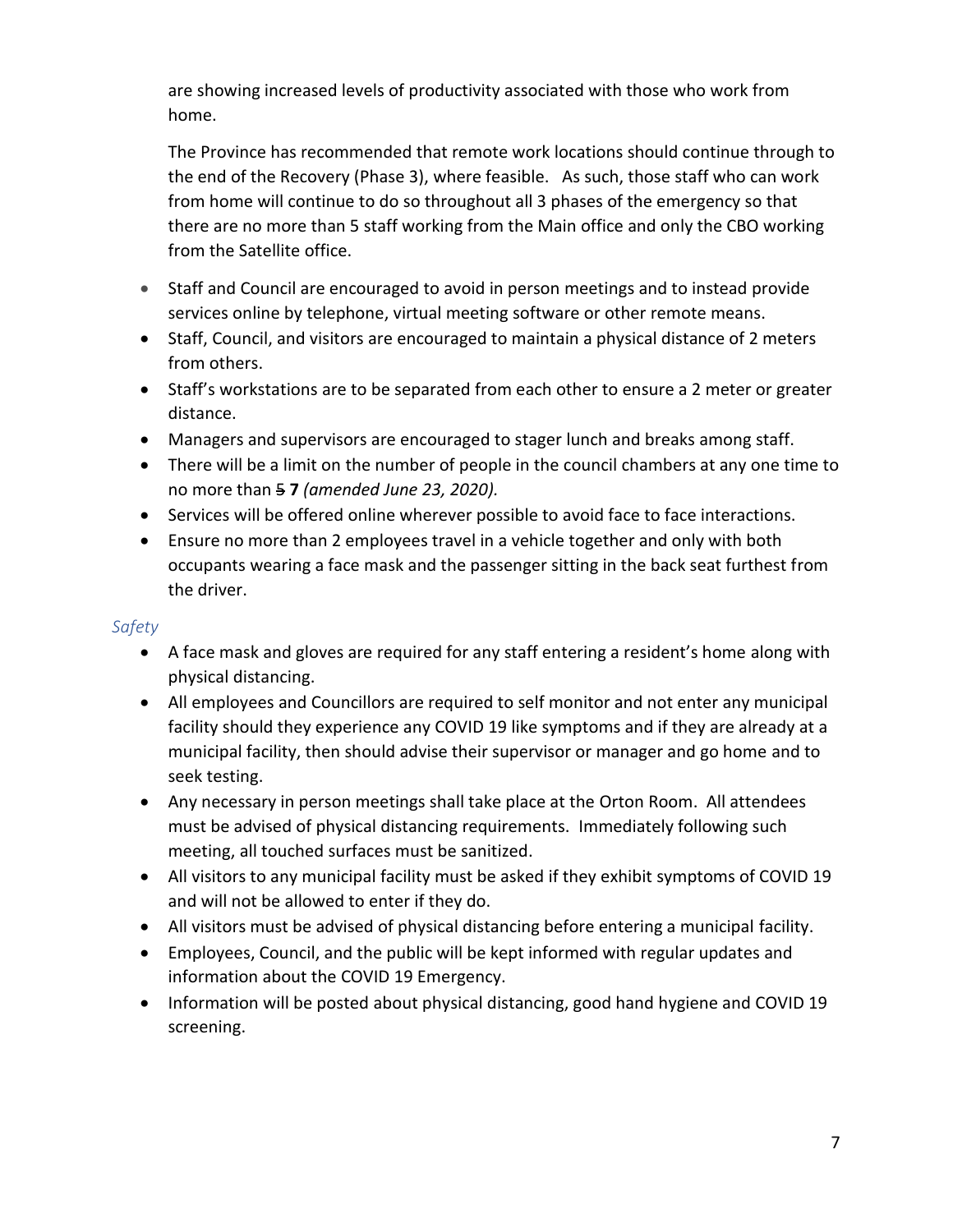<span id="page-8-0"></span>

| <b>Municipal</b>                    |                                                                                                                                                                                                                                                                                                                                                                                                                                                                                                                                                                              |                                                                                                                                                                                                                                             |                                                                                                                                                                                                                                                                                                                                                                                                                                                                   |                                                                                                                                                                                                                                                                           |
|-------------------------------------|------------------------------------------------------------------------------------------------------------------------------------------------------------------------------------------------------------------------------------------------------------------------------------------------------------------------------------------------------------------------------------------------------------------------------------------------------------------------------------------------------------------------------------------------------------------------------|---------------------------------------------------------------------------------------------------------------------------------------------------------------------------------------------------------------------------------------------|-------------------------------------------------------------------------------------------------------------------------------------------------------------------------------------------------------------------------------------------------------------------------------------------------------------------------------------------------------------------------------------------------------------------------------------------------------------------|---------------------------------------------------------------------------------------------------------------------------------------------------------------------------------------------------------------------------------------------------------------------------|
| Services &<br><b>Work Locations</b> | Stage 1                                                                                                                                                                                                                                                                                                                                                                                                                                                                                                                                                                      | Stage 2                                                                                                                                                                                                                                     | Stage 3                                                                                                                                                                                                                                                                                                                                                                                                                                                           | Phase 3: Recover                                                                                                                                                                                                                                                          |
| <b>Main Hall</b>                    | • Closed to the Public.<br>• Limit number of staff to<br>5 by having at least 2<br>administration staff<br>work from home.<br>Continue with Enhanced<br><b>Heath and Safety</b><br>Guidelines.<br>• Continue offering online<br>services.<br>• Order and install barrier<br>at service counter as<br>well as other<br>appropriate devices and<br>procedures to enable<br>pre-screening and to<br>limit the number of<br>visitors at one time - all<br>in order to protect the<br>health and safety of<br>staff and the public<br>while conducting<br>business at the office. | • Closed to the Public.<br>• Limit number of staff to<br>5 by having at least 2<br>administration staff<br>work from home.<br>• Continue with<br><b>Enhanced Heath and</b><br>Safety Guidelines.<br>• Continue offering<br>online services. | • Open to the public<br>under Enhanced Heath<br>and Safety Guidelines<br>including a barrier at<br>the service counter,<br>pre-screening, and<br>limiting the number of<br>visitors at any one time.<br>Washrooms to remain<br>closed to the public.<br>• Limit number of staff to<br>5 by having at least 2<br>administration staff<br>work from home.<br>• Continue with Enhanced<br>Heath and Safety<br>Guidelines.<br>• Continue offering online<br>services. | Open to the public in<br>$\bullet$<br>accordance with<br>provincial health and<br>safety guidelines<br>including a barrier at<br>the service counter.<br>Allow staff to continue<br>$\bullet$<br>working from home.<br>Continue offering<br>$\bullet$<br>online services. |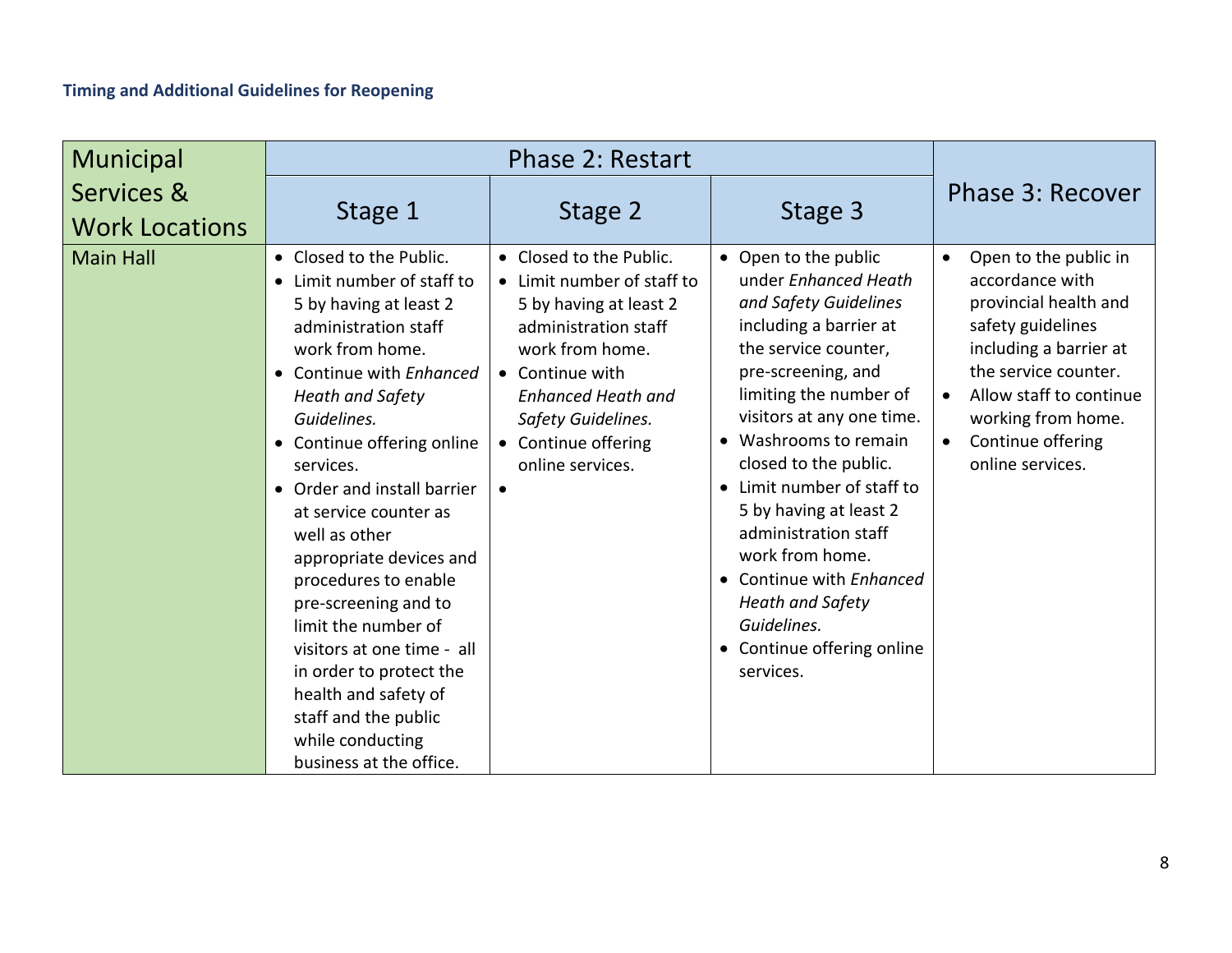| <b>Council Chambers</b>               | • Closed to the Public.<br>• Limit number of staff and councillors to no more than 57 (amended June 23, 2020)<br>• Continue with Enhanced Heath and Safety Guidelines.<br>• Continue live streaming Council meetings.                                                                                                                                                                        | • Open to the public<br>unless province directs<br>otherwise and in<br>accordance with<br>Provincial health and<br>safety guidelines.                                                                                                                                   |
|---------------------------------------|----------------------------------------------------------------------------------------------------------------------------------------------------------------------------------------------------------------------------------------------------------------------------------------------------------------------------------------------------------------------------------------------|-------------------------------------------------------------------------------------------------------------------------------------------------------------------------------------------------------------------------------------------------------------------------|
|                                       |                                                                                                                                                                                                                                                                                                                                                                                              | Meetings with members<br>of the public allowed in<br>the Council Chambers.<br>• Consider continuing<br>with live streaming<br>council meetings.                                                                                                                         |
| Fire and Emergency<br><b>Services</b> | • Continued response to emergencies with Enhanced Health and Safety Guidelines.                                                                                                                                                                                                                                                                                                              | • Continued response to<br>emergencies with<br>Modified Health and<br><b>Safety Guidelines</b>                                                                                                                                                                          |
| <b>Satellite Office</b>               | • Limit occupancy of the satellite office to the CBO only by having the Planning<br>Administrator and the Events, Marketing, and Community Enhancement<br>Coordinator work from home.<br>Expand CBO services in accordance with applicable provincial guidelines<br>• Committee of Adjustment, Planning Advisory Committee and Statutory Public<br>meetings to be held via virtual meetings. | • Allow staff to continue<br>working from home.<br><b>Full CBO services</b><br>provided.<br>• In person Committee<br>and public meetings<br>allowed unless province<br>directs otherwise.<br>Meetings with members<br>of the public allowed at<br>the satellite office. |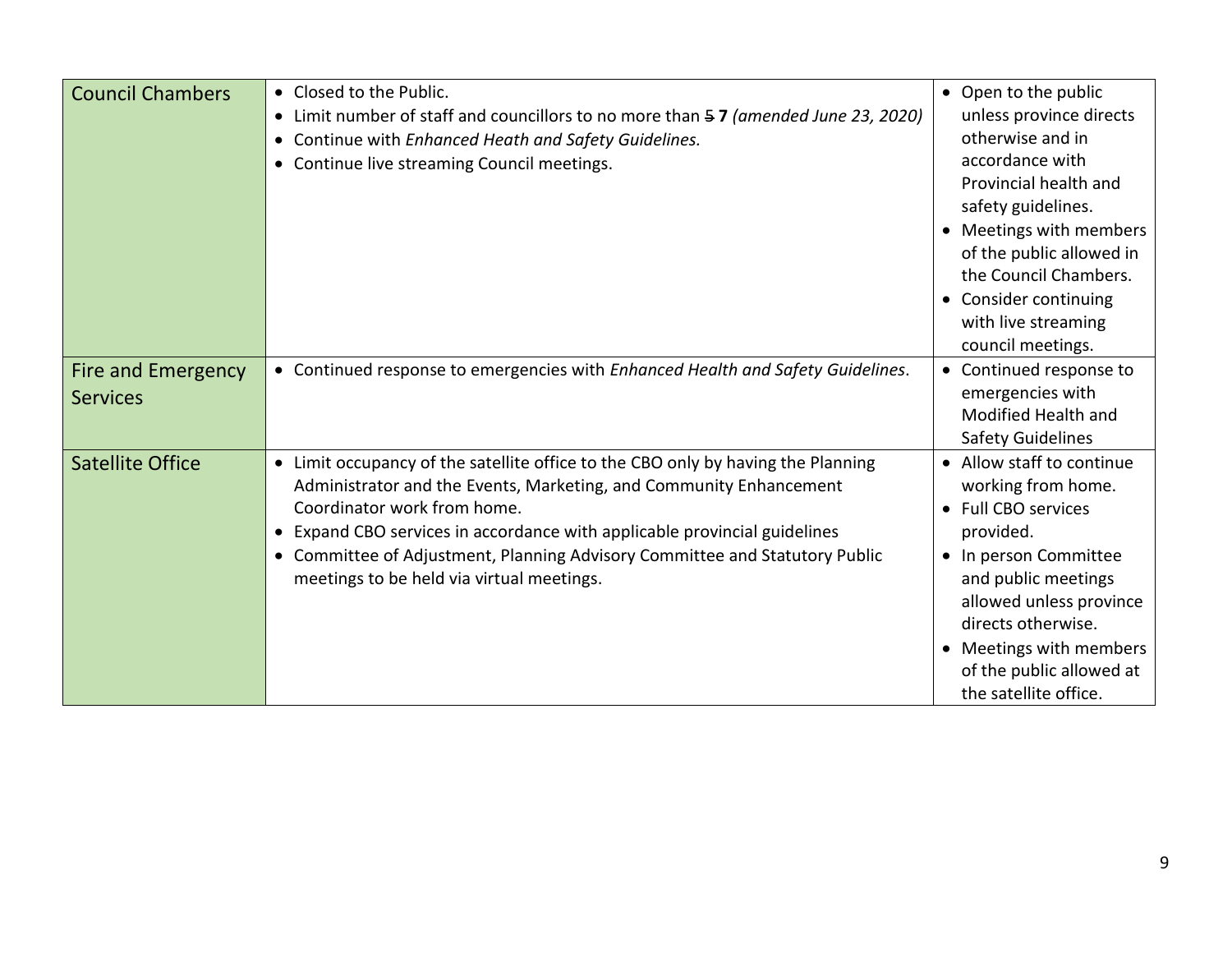| <b>Operations</b>                                   | • Operations continuing<br>under Enhanced Health<br>and Safety Guidelines.<br>• Proceed with King Street<br>project.                                                                                                                                                                                                                                                                                                                                                          | • Operations continuing<br>under Enhanced Health<br>and Safety Guidelines.<br>• Proceed with the<br>installation of play<br>structure and sun sails<br>at Centennial Park.                                                                                                      | • Operations continuing<br>under Enhanced Health<br>and Safety Guidelines.                                                                                                                                                                                                                                                                                                                                                                                                                                                                                      | • Operations continuing<br>under Modified Health<br>and Safety Guidelines.                                                     |
|-----------------------------------------------------|-------------------------------------------------------------------------------------------------------------------------------------------------------------------------------------------------------------------------------------------------------------------------------------------------------------------------------------------------------------------------------------------------------------------------------------------------------------------------------|---------------------------------------------------------------------------------------------------------------------------------------------------------------------------------------------------------------------------------------------------------------------------------|-----------------------------------------------------------------------------------------------------------------------------------------------------------------------------------------------------------------------------------------------------------------------------------------------------------------------------------------------------------------------------------------------------------------------------------------------------------------------------------------------------------------------------------------------------------------|--------------------------------------------------------------------------------------------------------------------------------|
| <b>Community Centres,</b><br>Museum, and<br>Library | • Community Centres and<br>Museum Closed to the<br>public<br>• Museum organizing<br>archives and offering<br>virtual programming<br>including a "COVID 19<br>Documenting project"<br>Library closed to the<br>$\bullet$<br>public in accordance<br>with direction from the<br>Library Board.<br>Limited library service<br>$\bullet$<br>(curb side pickup) may<br>be offered in<br>accordance with<br>provincial guidelines<br>and at the discretion of<br>the Library Board. | • Slowly reopening<br><b>Community Centre</b><br>rentals and sports<br>programs in accordance<br>with limits placed on<br>such uses by the<br>Province.<br>• Museum organizing<br>archives and offering<br>virtual programming<br>including a "COVID 19<br>Documenting project. | • Continue reopening<br><b>Community Centre</b><br>rentals and sports<br>programs in accordance<br>with limits placed on<br>such uses by the<br>Province.<br>• Museum open to no<br>more than 10 visitors at<br>a time.<br>• Post signage at Museum<br>indicating maximum<br>number of people and<br>physical distancing<br>requirements.<br>Control the number of<br>people in the Museum<br>at any one time through<br>maintaining a locked<br>door and doorbell<br>system and use signage,<br>floor stickers, or arrows<br>to direct the flow of<br>traffic. | Community Centres,<br>$\bullet$<br>Museum and Library<br>open to the public<br>under modified Health<br>and Safety Guidelines. |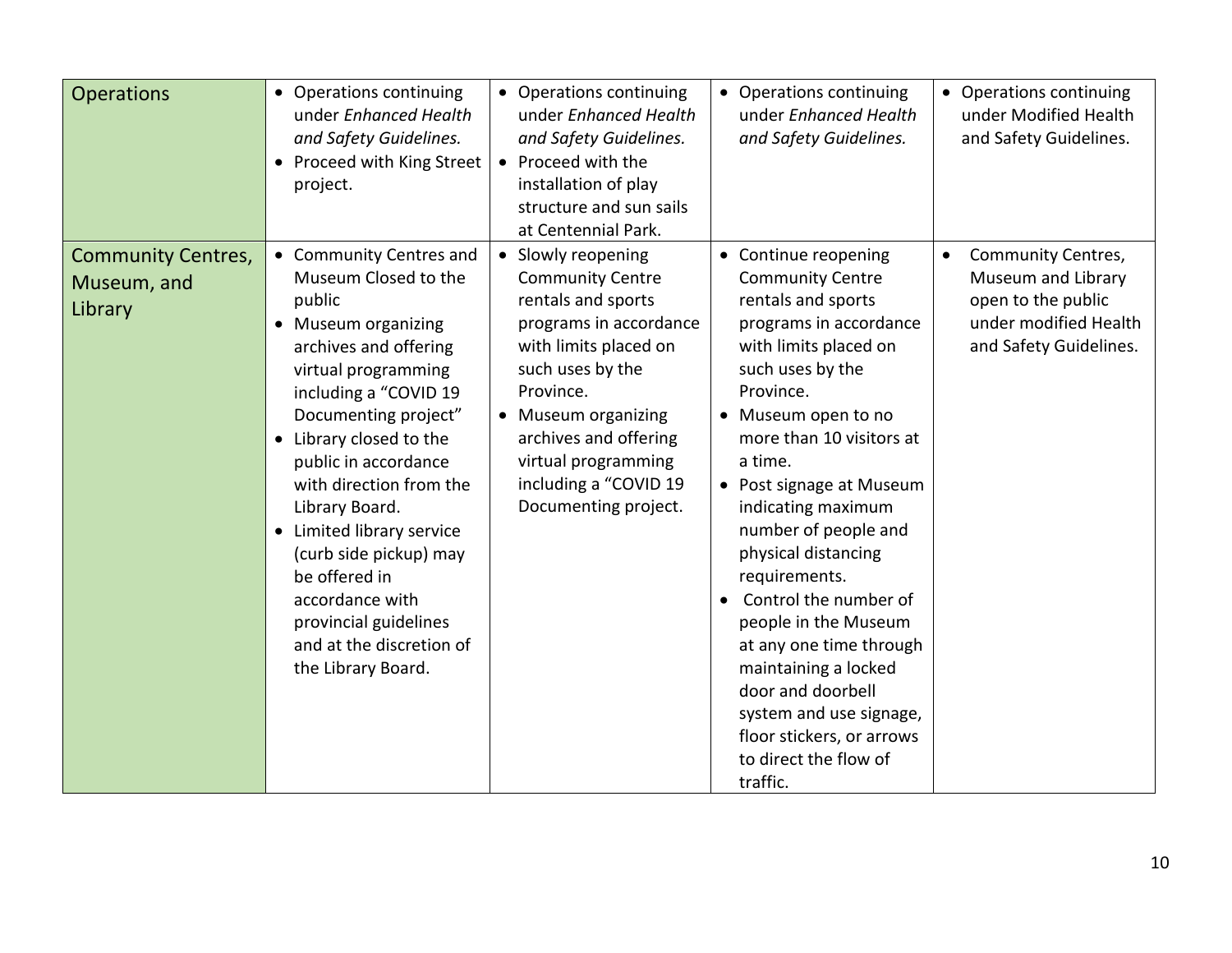| Cemetery                                                                                                                                                                                                               | • Funeral Services limited<br>to immediate family of<br>no more than 10 people<br>and in accordance with<br>provincial guidelines for<br>Cemeteries.<br><b>Preplanning services</b><br>handled over the phone<br>or by appointment only                                                                                                                                                                                                                                                                                                                                                                                           | • Gatherings for funeral<br>services limited as per<br>Provincial Orders and in<br>accordance with<br>provincial guidelines for<br>Cemeteries.<br>• Preplanning services<br>handled over the phone<br>or by appointment only. | • Gatherings for funeral<br>services limited as per<br>Provincial Orders and in<br>accordance with<br>provincial guidelines for<br>Cemeteries.<br>• Preplanning services<br>handled over the phone<br>or by appointment only. | • Gatherings for funeral<br>services limited as per<br>Provincial Orders and in<br>accordance with<br>provincial guidelines for<br>Cemeteries. |
|------------------------------------------------------------------------------------------------------------------------------------------------------------------------------------------------------------------------|-----------------------------------------------------------------------------------------------------------------------------------------------------------------------------------------------------------------------------------------------------------------------------------------------------------------------------------------------------------------------------------------------------------------------------------------------------------------------------------------------------------------------------------------------------------------------------------------------------------------------------------|-------------------------------------------------------------------------------------------------------------------------------------------------------------------------------------------------------------------------------|-------------------------------------------------------------------------------------------------------------------------------------------------------------------------------------------------------------------------------|------------------------------------------------------------------------------------------------------------------------------------------------|
| Parks, playgrounds,<br>play structures,<br>sports fields, Bill<br>Barber, trails,<br>exercise equipment,<br>splash pad, swim<br>platform, dock,<br>benches, gazebos,<br>boat launch,<br>washrooms and<br>change rooms. | All amenities are<br>$\bullet$<br>closed to public except<br>for parks, open spaces,<br>and trails for<br>walkthrough access<br>only while maintaining<br>physical distancing.<br>As of May 19 <sup>th</sup> , picnic,<br>$\bullet$<br>sites, benches,<br>shelters, outdoor<br>sports facilities, and<br>multi-use fields are<br>allowed to open<br>(including baseball<br>diamonds, soccer<br>fields, tennis courts,<br>basketball courts, and<br>Skate Board parks) for<br>activities such as non-<br>team sports including<br>walking, running,<br>skateboarding, frisbee,<br>kicking a ball and low<br>contact racquet sports | • Reopen additional<br>amenities in accordance<br>with provincial<br>directives and<br>guidelines.                                                                                                                            | Reopen additional<br>$\bullet$<br>amenities in<br>accordance with<br>provincial directives<br>and guidelines.                                                                                                                 | Open all remaining<br>$\bullet$<br>amenities in<br>accordance with<br>provincial directives<br>and guidelines.                                 |